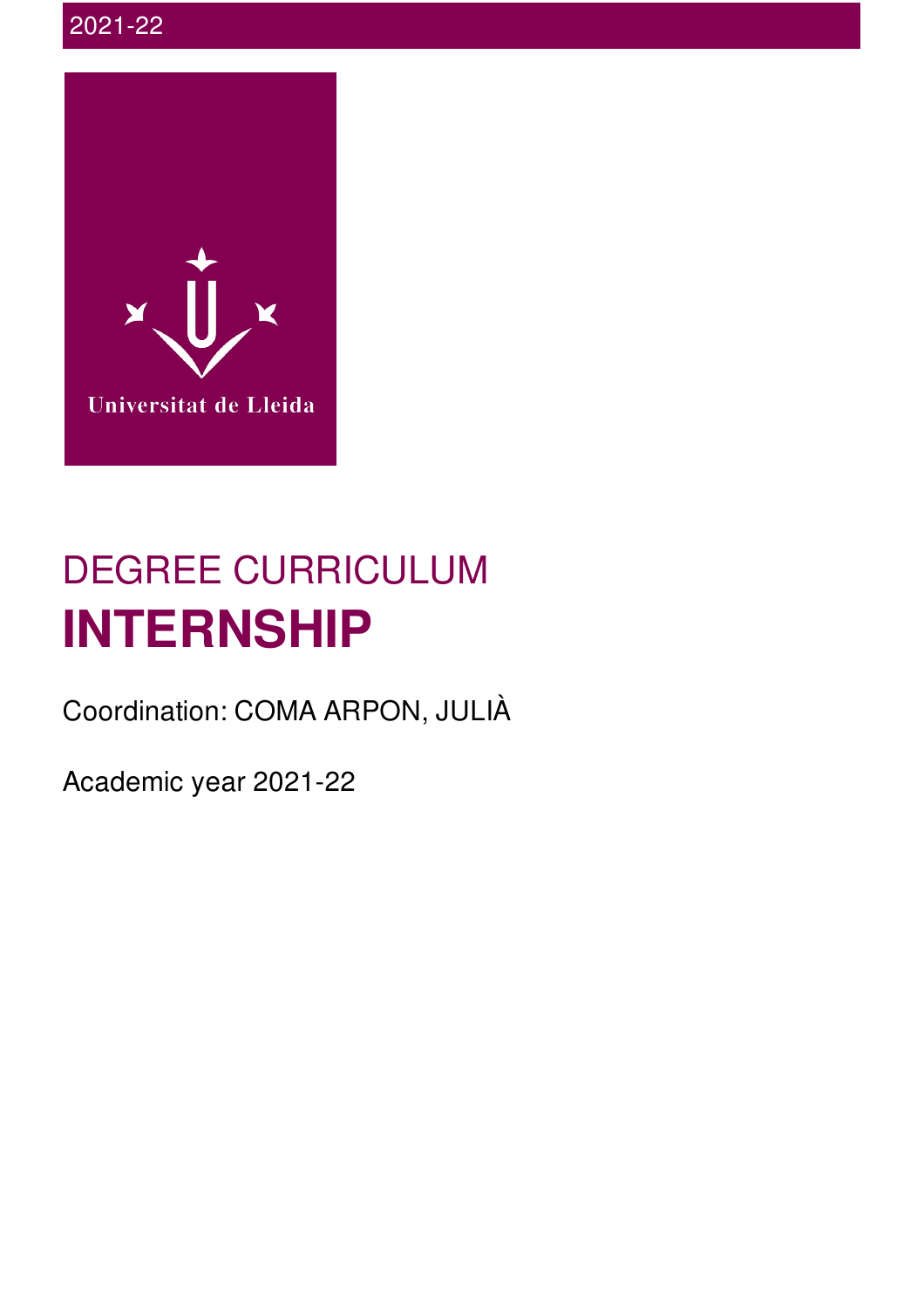# Subject's general information

| <b>Subject name</b>                         | <b>INTERNSHIP</b>                                                                                 |             |                |                   |                      |  |
|---------------------------------------------|---------------------------------------------------------------------------------------------------|-------------|----------------|-------------------|----------------------|--|
| Code                                        | 101438                                                                                            |             |                |                   |                      |  |
| <b>Semester</b>                             | UNDEFINED / 1st Q(SEMESTER) CONTINUED EVALUATION / 2nd Q(SEMESTER)<br><b>CONTINUED EVALUATION</b> |             |                |                   |                      |  |
| <b>Typology</b>                             | Degree                                                                                            |             | <b>Course</b>  | Character         | Modality             |  |
|                                             | Bachelor's Degree in<br>Architectural Technology and<br><b>Building Construction</b>              |             | $\overline{4}$ | <b>COMPULSORY</b> | Attendance-<br>based |  |
| <b>Course number of</b><br>credits (ECTS)   | 15                                                                                                |             |                |                   |                      |  |
| Type of activity, credits,<br>and groups    | <b>Activity</b><br>type                                                                           | <b>PAES</b> |                |                   |                      |  |
|                                             | <b>Number of</b><br>credits                                                                       | 15          |                |                   |                      |  |
|                                             | <b>Number of</b><br>groups                                                                        | 1           |                |                   |                      |  |
| Coordination                                | COMA ARPON, JULIÀ                                                                                 |             |                |                   |                      |  |
| <b>Department</b>                           | COMPUTER SCIENCE AND INDUSTRIAL ENGINEERING                                                       |             |                |                   |                      |  |
| Important information<br>on data processing | Consult this link for more information.                                                           |             |                |                   |                      |  |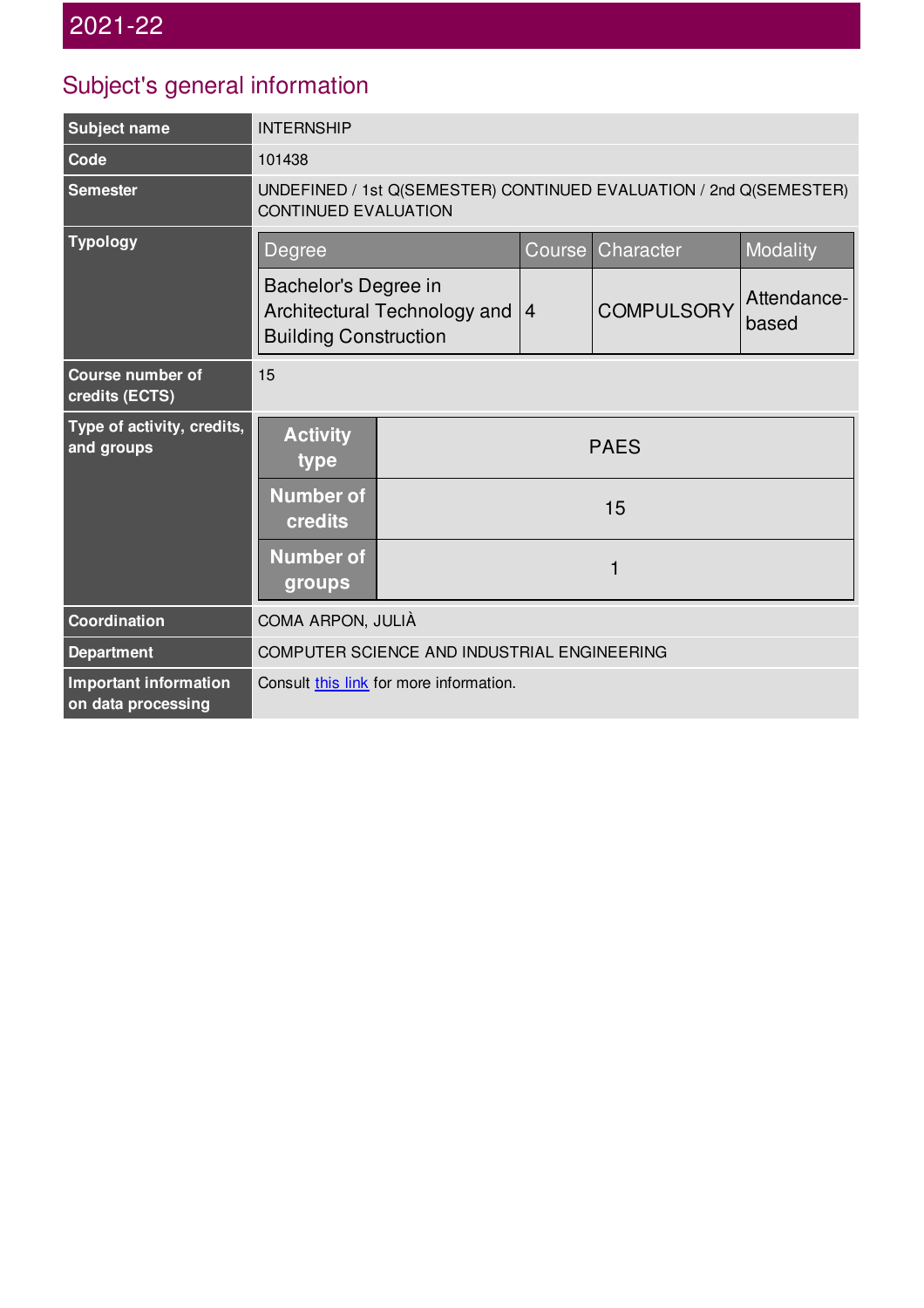## 2021-22

| Teaching staff    | E-mail addresses   | Credits<br>taught by<br>teacher | Office and hour of attention |
|-------------------|--------------------|---------------------------------|------------------------------|
| COMA ARPON, JULIÀ | julia.coma@udl.cat | 3,5                             |                              |

#### Learning objectives

The objectives of the Internship (PTE - Pràctiques Tutelades en Empresa - Prácticas Tuteladas en Empresa) are:

- Introduce students to the working world.
- Relate academic knowledge (knowledge) with the professional practices (expertise).
- Instill students with the knowledge to be appropriate attitudes in the workplace.
- Bring universities to the business world.

#### **Competences**

UdL1 Appropriate skills in oral and written language.

UdL2 Command of a foreign language.

EPS1. Capacity to solve problems and prepare and defence arguments inside the area of studies.

EPS2. Capacity to gather and interpret relevant data, within the area of study, to judge and think about relevant subjects of social, scientific and ethical nature.

EPS3. Capacity to convey information, ideas, problems and solutions to both a specialized and no specialized public.

EPS4. To have the skills required to undertake new studies or improve the training with self-direction.

EPS8. Capacity of planning and organizing the personal work.

EPS9. Capacity for unidisciplinary and multidisciplinary teamwork.

EPS10. Capacity to take part in the structure of a company.

EPS11. Capacity to understand the needs of the user expressed in a no technical language.

EPS12. To be motivated for the quality and steady improvement.

EPS13. Capacity to consider the socioeconomic context as well as the sustainability criteria in engineering solutions.

GEE6. Good understanding of the concept of company, its institutional framework, organizational models, planning, control and strategic decisions making in environments of certainty, risk and uncertainty; systems of production, costs, planning, funding sources and preparation of financial plans and budgets.

GEE7. Capacity to manage small companies, and to take part as a member of a multidiciplinar team in big companies.

GEE30. Knowledge of professional work organization and studies organization, offices and professional societies, the regulation and the legislation related with the functions that develop a Building Engineer and the legal framework of responsibility associated to the activity.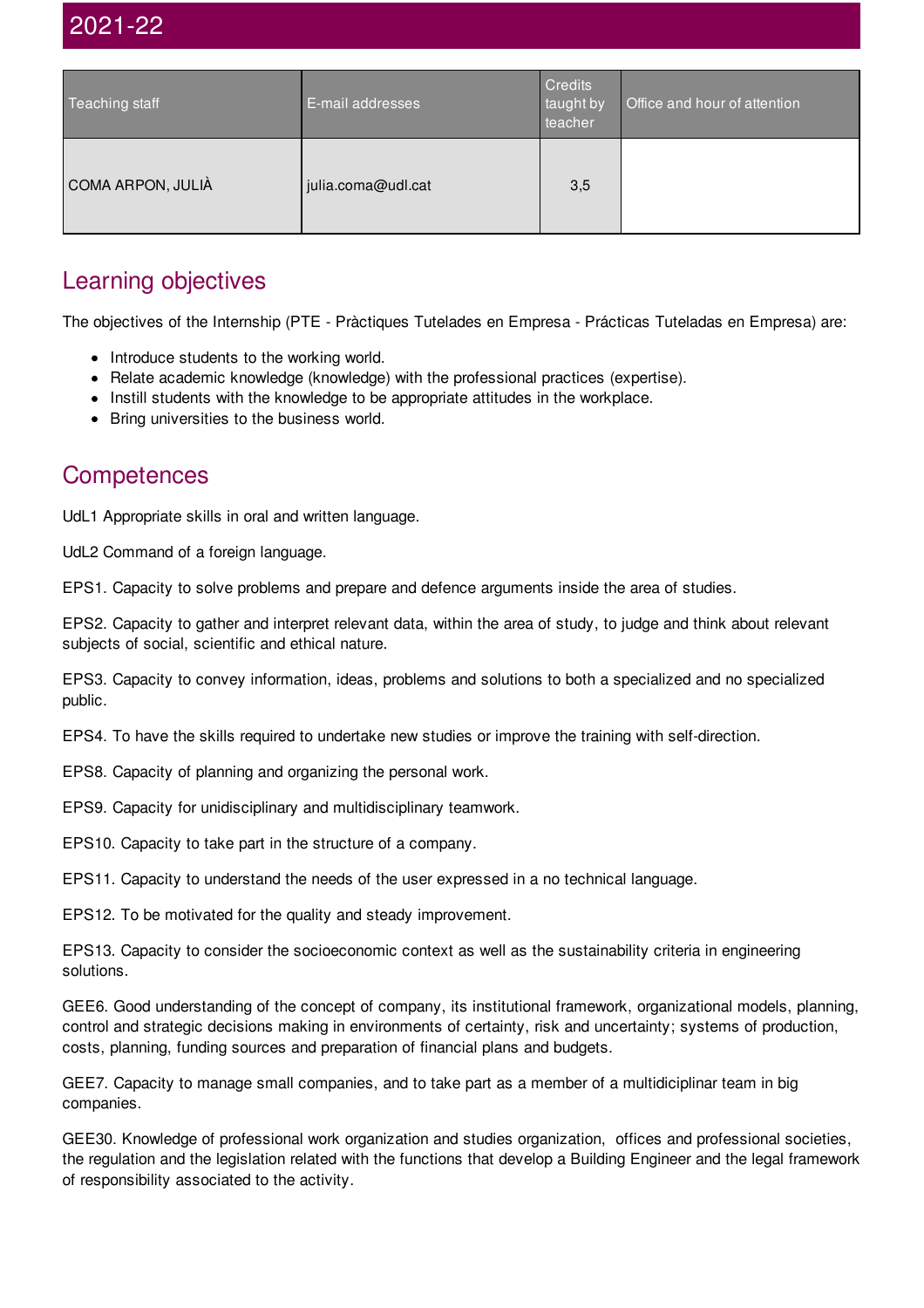## 2021-22

#### Methodology

The first step is assignement student-company

- Students have a list of companies offering places and, individually, analyze which companies would like to go.
- At the beginning of the semester students are cited the asignement meeting. The students are called (by the head of the practices in the faculty and by the academic tutor) Academic Note order to do the assignements to each student (trying to keep his/her preferences).

The second step is to inform the company of the assigned student.

- If the company agrees, the student will contact with the company's tutor. They arrange the starting date, the schedule and the tasks to be done.
	- With this information, the Formative Plan are done. It is the "Contract".
	- This plan is signed by all parties: the company's responsible, the student and the academic supervisor.
	- Each one saves a copy of the document.
- If the company disagrees, the process starts again with this student and a new company.

At this moment, and as a third step , the student may already start the practices.

The academic tutor will schedule two following meetings:

- one at the beginning , at two or three weeks before the start of the internship. This meeting serves to know how has the incorporation in the company was and to see if everything goes well.
- one near the end, two or three weeks before the end. This meeting mainly serves to see if the development is right and to remind students how the final evaluation will be.

#### Development plan

To obtain 15 ECTS in the Interbship, considering that each ECTS credit equals 25 hours of work for the student, it is a total of 375 hours, distributed as follows:

- 4 hours per day for four months in order to combine the practical realization of the attendance.
- 8 hours a day for two months.

This amounts to a total of 320 hours of stay in the company and the remaining hours are devoted to drafting the report, academic tutoring and presentation of the report.

The stay in the company can be in three diferent periods:

Group 1: October to January (4 hours daily).

Group 2: from February to June (4 hours daily).

Group 3 (extraordinary): from July to August (8 hours daily).

#### **Evaluation**

The evaluation of the course will be as follows :

- Student self-assessment 10 % : survey done by the student scored on various aspects relating to the performance of their internship and relationships with the various actors involved .
- Evaluation of the company 30 % : survey conducted by the company where the company tutor scored, in his view, the realization of the internship of the student.
- Evaluation of report 40 % : The report of the internship carried out by the student and the approval of the sheets weekly by the company tutor and tutor - assessed by the coordinator of the corresponding area .